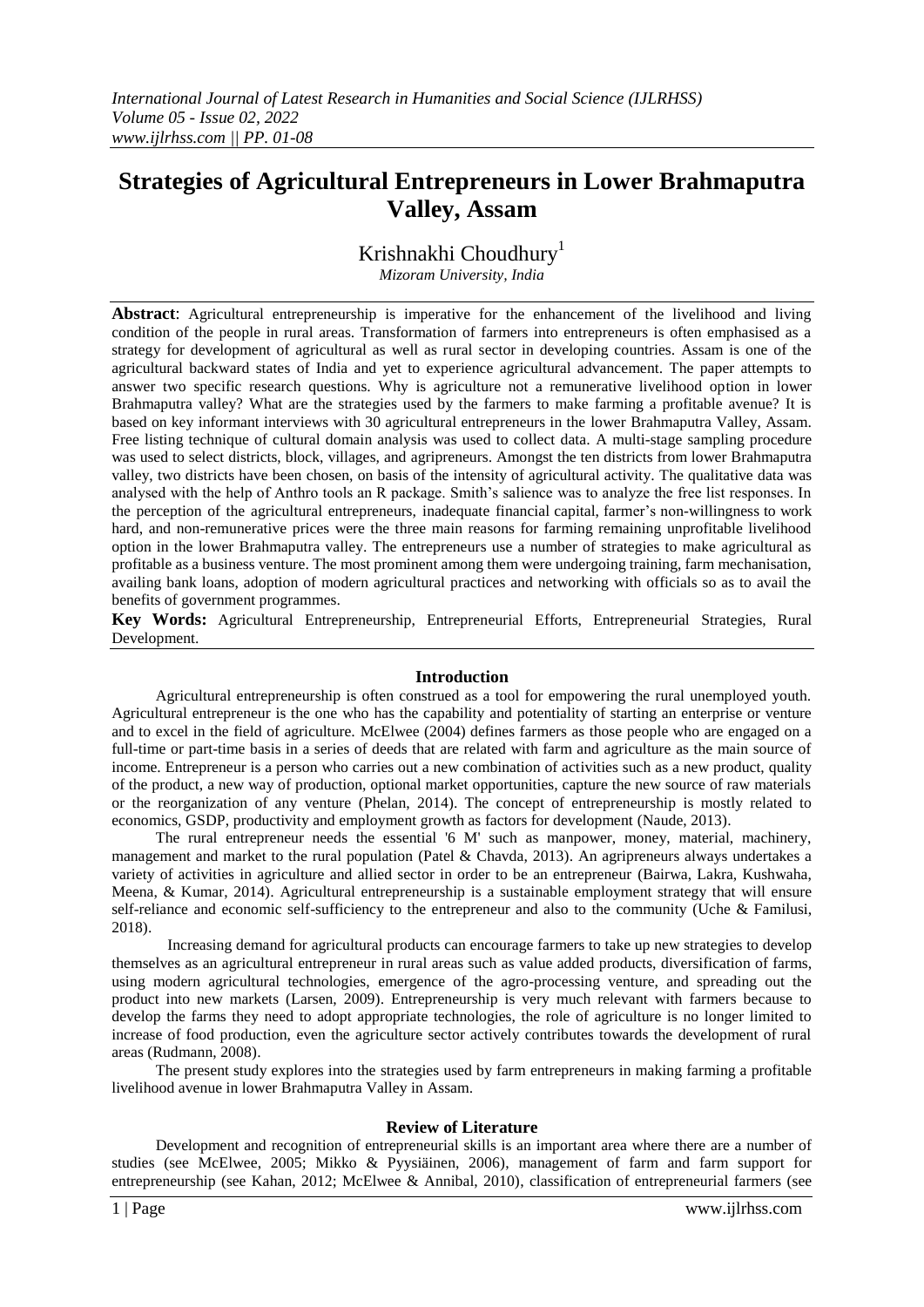### *www.ijlrhss.com || PP. 01-08*

Mcelwee, 2008). There are studies available on enhancing entrepreneurial activity and job creation amongst the youth (see Schoof, 2006). Entrepreneurial orientation like knowledge, skills and attitudes towards agricultural entrepreneurship (see Gupta & Gupta, 2015), intensifying the production by using strategies such as increase in volume, specialise or diversify the farms, integration of the value chain by engaging in food processing, direct marketing, or through organic production (see McElwee, 2006).

In Nigerian society, agricultural entrepreneurship activities are always related with the ideas which is new and innovative for rural unemployed (see Uche & Familusi, 2018). In Bangladesh, agriculture and allied activities provide extra revenue to the people relating farms as well as vulnerable groups (see Hamid, Rahman, Ahmed, & Hossain, 2016).

In North East India has unique multiplicity in agro-climatic conditions and has the huge potential for increasing the production and productivity of various crops (see Gogoi & Borah, 2013). But the productivity of the crops other than tea is not satisfactory in the state Assam, and the farmers are deprived of good economic return (see Upadhyai & Nayak, 2017). So, the farmers can be benefit by adopting some strategy for their profitable ventures which will provide them with the much needed financial security, food security and long-term resource sustainability.

#### **Research Questions**

The present paper attempts to answer the following questions from the perspectives and experiences of the agricultural entrepreneurs in the lower Brahmaputra Valley of Assam.

- 1. Why is agriculture not a remunerative livelihood option in the lower Brahmaputra valley?
- 2. What are the strategies used by the farmers to make farming a profitable avenue in the lower Brahmaputra valley?

#### **Methodology**

The present study is qualitative in nature and the data has been collected through key informant interviews. The study is based on the free list data (see J. Smith, Furbee, Maynard, Quick, & Ross, 1995; J. J. Smith & Borgatti, 1998; Thompson & Juan, 2006) collected from the key informant interviews with 30 agricultural entrepreneurs in the lower Brahmaputra Valley, Assam. The Free list data was analysed with the help of AnthroTools (see Purzycki & Jamieson-lane, 2016) a package to be used in R environment (see The R Development, 2008). To analyse the free list data, Smith's salience and percentages were computed.

#### **Sampling**

The unit of study is the individual agricultural entrepreneur while the population includes all agricultural entrepreneurs in the lower Brahmaputra Valley of Assam state in India. A multi-stage sampling procedure was used to select districts, blocks, villages, and agripreneurs. Amongst the ten districts from lower Brahmaputra valley, two districts have been chosen on basis of the intensity of agricultural activity. The most agricultural intensive districts of Goalpara and Bongaigaon were chosen purposively. First, of the ten districts in the lower Brahmaputra valley, two districts had been chosen, on basis of the intensity of agricultural activity. Secondly, 3 blocks (one from Goalpara and two from Bongaigaon) were selected purposively and 2 villages were chosen from each block. Thus, total 6 villages were chosen from the already selected districts. Thirdly, in the selected villages a listing exercise of farmers was made to identify the farmers and agricultural entrepreneurs. Fourthly, all agricultural entrepreneurs agreeing to be part of the survey were selected and interviewed.

### **Results and Discussion**

The results of the present study are discussed in three sections. The first section presents a discussion on the demographic social structural bases of the informants. The second section, discussed about the reasons for agriculture not as profitable as business. The third section presents a discussion on the efforts made by agricultural entrepreneur are discussed.

### **Demographic and Social Structural Bases**

The demographic and social profiles of key informant interviews KII include the characteristics of them such as age and educational status (see table 1).

|  | Table 1 Demographic and Social Structural Base of Key Informants |  |
|--|------------------------------------------------------------------|--|
|  |                                                                  |  |

|     |                              |                  | $N = 30$      |
|-----|------------------------------|------------------|---------------|
| S.N | <b>Characteristic</b>        | <b>Frequency</b> | $\frac{6}{9}$ |
|     | Age Group                    |                  |               |
|     | Youth $\left(\leq 34\right)$ |                  |               |
|     | Early Middle Age (35 - 44)   |                  |               |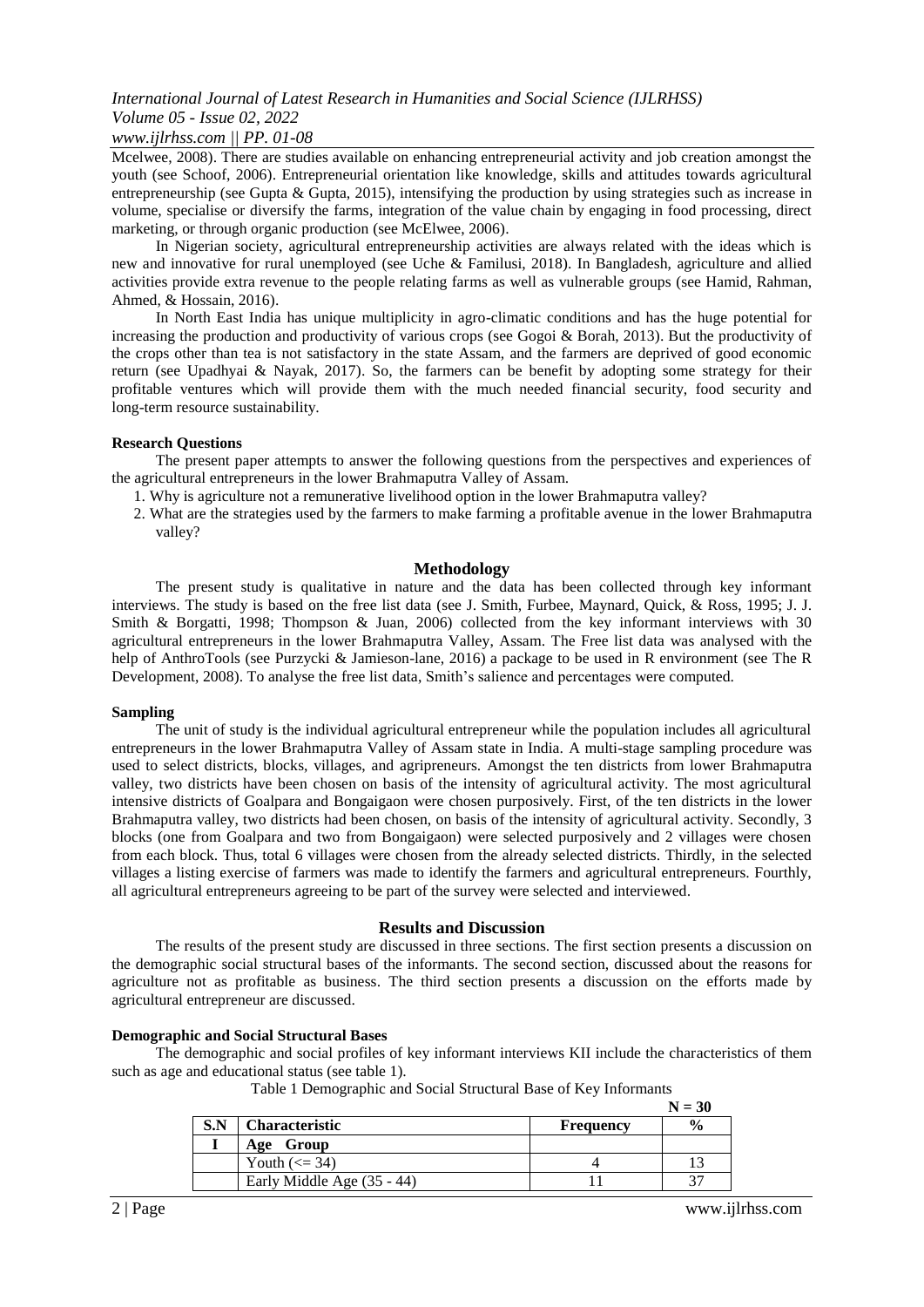*International Journal of Latest Research in Humanities and Social Science (IJLRHSS) Volume 05 - Issue 02, 2022 www.ijlrhss.com || PP. 01-08*

|   | Late Middle Age (45 - 54) |               | 27 |
|---|---------------------------|---------------|----|
|   | Aged $(55+)$              |               | 23 |
|   | Mean Age                  | $44 \pm 10$   |    |
| П | <b>Educational Status</b> |               |    |
|   | Illiterate                |               |    |
|   | Primary Education         |               | 30 |
|   | High School level         | 13            | 43 |
|   | <b>Higher Secondary</b>   |               | 17 |
|   | Graduation level          |               |    |
|   | Source: Computed          | Mean $\pm SD$ |    |

Age is first demographic attribute that determines social status of individual in Assamese society. The respondents were categorised as Youth (<= 34), Early Middle Age (35 - 44), Late Middle Age (45 - 54) and Aged (55+) on the basis of age. Highest proportion of the farm entrepreneurs were under early middle age (35 - 44) which was 37 per cent. Late Middle Age (45 - 54) were reported as 27 per cent and Aged (55+) were reported as 23 per cent, whereas only 13 per cent Youth (<= 34) were reported as engaged in agricultural entrepreneurship activity. Mean age of key informant interviews was worked out to 44 years. This corroborates the view of McElwee, (2008) who says that agricultural entrepreneurs are those who own the farm and aged under 45 years. However, the results show that nearly one half of the informants have crossed late the middle age.

Education status is the second major demographic characteristics which determine the entrepreneurial behaviour. In fact the education status of the key informants does not indicate agricultural education but it simply shows the formal education of the farm entrepreneurs. The results show that almost all of them were literates. Over 43 per cent of the key informants had education up to high school level. Nearly one third of them had Primary education (30%). Over 17 per cent had higher secondary education. Some of them had graduation (7%). Thus education status of the farmer entrepreneur also shows the potential for training in entrepreneurship.

#### **Reasons for Agriculture Not as Profitable as Business**

In Lower Brahmaputra Valley agriculture is not a profitable business and the free list responses of the reasons has been analysed by Smith's salience **(SmithsS)** which indicates the various reasons for agriculture not as profitable as business are discussed from the points of view of the key informants (see table 2).

| S.N            | <b>Reason</b>                        | Percent | <b>Mean Rank</b> | Smith's S |
|----------------|--------------------------------------|---------|------------------|-----------|
| 1              | Low Price                            | 37      | 2                | 0.26      |
| $\overline{2}$ | Heavy Investment                     | 33      | 2.5              | 0.22      |
| 3              | Less Remunerative                    | 40      | 2.8              | 0.22      |
| $\overline{4}$ | <b>High Cost of Production</b>       | 23      | $\overline{2}$   | 0.18      |
| 5              | Less Hard work                       | 27      | 2.8              | 0.15      |
| $\overline{7}$ | Lack of Entrepreneurship             | 23      | 3.1              | 0.12      |
| 6              | <b>Inadequate Government Support</b> | 20      | $\overline{2}$   | 0.12      |
| 8              | <b>Labour Shortage</b>               | 20      | 2.8              | 0.12      |
| 9              | Poor Market Linkage                  | 13      | 1.5              | 0.11      |
| 10             | Low Production                       | 13      | 2                | 0.1       |
| 12             | <b>Financial Constraint</b>          | 10      | 1.3              | 0.09      |
| 11             | Technology                           | 17      | 2.6              | 0.09      |
| 13             | Less Market Knowledge                | 17      | 2.2              | 0.08      |
| 15             | <b>Inadequate Livestock</b>          | 10      | $\overline{2}$   | 0.07      |
| 14             | Less Agricultural Knowledge          | 13      | 2.8              | 0.07      |
| 16             | Low Social Prestige                  | 10      | 3                | 0.07      |
| 17             | Time Consuming                       | 7       | 3.5              | 0.03      |
| 18             | <b>Farmers Unity</b>                 | 3       | 3                | 0.01      |
| 19             | Use of Chemicals                     | 3       | 3                | 0.01      |
|                | Source: Computed                     |         |                  |           |

Table 2 Reasons for Agriculture Not as Profitable as Business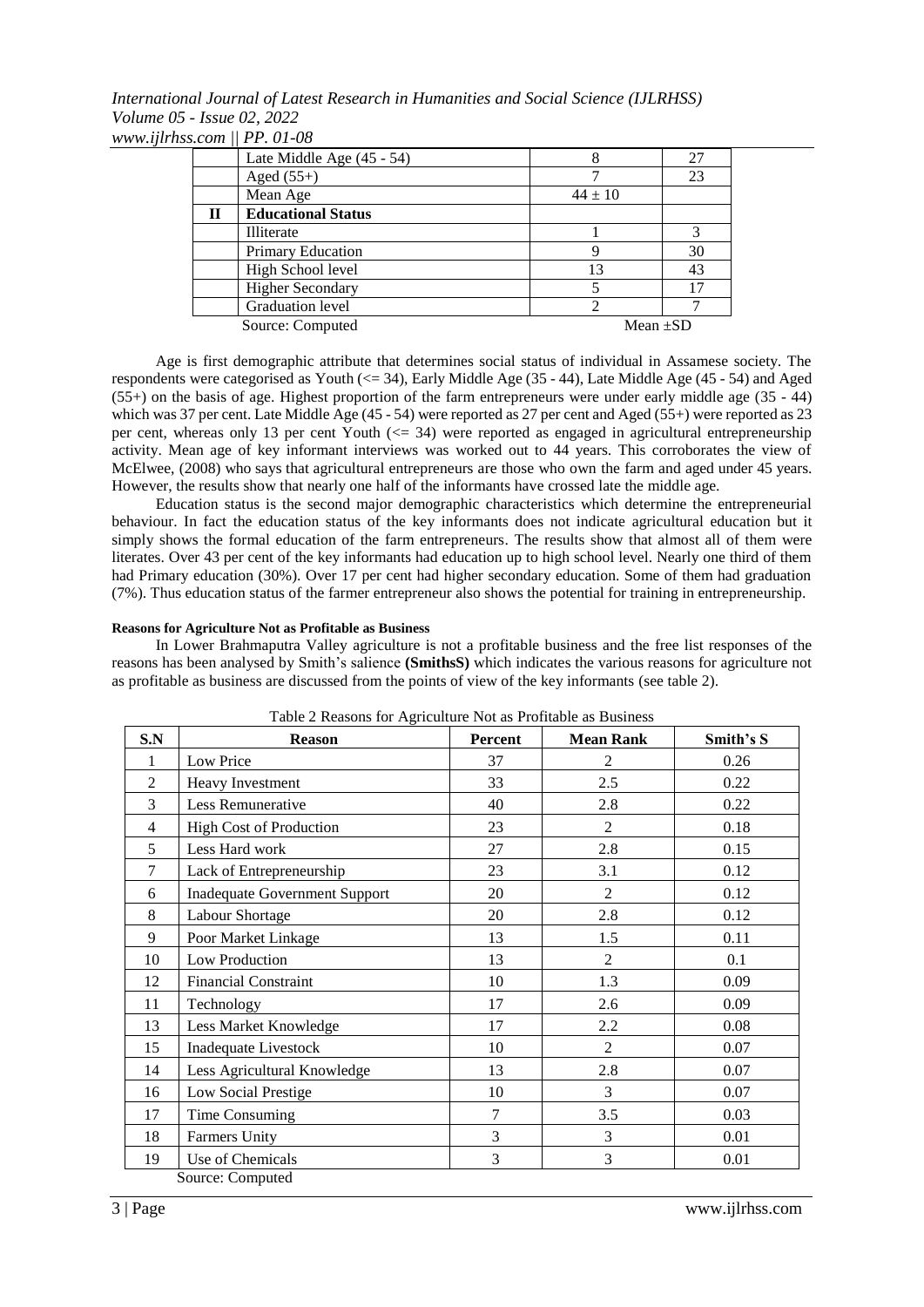The key informants were asked to answer a question about what are the reasons for agriculture which is not as profitable as business. The farmers have reported several reasons which were meaningfully clubbed into the reasons such as Low Price, Heavy Investment, Less Remunerative, High Cost of Production, Less Hard work, Lack of Entrepreneurship, Inadequate Government Support, Labor Shortage, Poor Market Linkage, Low Production, Financial Constraints, Technology, Less Market Knowledge, Inadequate Livestock, Less Agricultural Knowledge, Low Social Prestige, Time Consuming, Farmers Unity and Use of Chemicals were discussed.

The reasons for agriculture why it is not profitable mentioned by the farmers can be classified into four categories on the basis of their popularity viz. prominent, moderately prominent, and less prominent and least prominent ones.

The prominent reasons for agriculture not as profitable as business includes low price (37%), heavy investment (33%), less remunerative (40%) which were more than one third of the KIIs have recognised them. High cost of production (23%), less hard work (27%), lack of entrepreneurship quality (23%), inadequate govt support (20%), labour shortage (20%), poor market linkage (13%), low production (13%) were reported by nearly one fifth of the informants and hence may be called as moderately prominent ones. Financial constraints (10%), less technology use (17%), less market knowledge (17%), inadequate livestock (10%), less agricultural knowledge (13%), low social prestige (10%) were other notable reasons reported by more than one tenth of them. They can be called as less prominent reasons. Time consuming (7%), farmers' unity (3%) and use of chemicals (3%) were considered as reasons for agriculture not as profitable as business were informed by a few of the informants. This set of reasons may be conceded as least prominent attributes.

It is interesting to see the farmers recognize the important reasons for agriculture not being profitable like other business is low price and heavy investment for which agriculture fails to establish as profitable livelihood avenue in lower Brahmaputra valley, Assam.

#### **MDS of Co-occurrence Matrix of Reasons for Agriculture Not as Profitable as Business**

Table 3 MDS of Co-occurrence Matrix of reasons for agriculture not as profitable as business also have been done by using the key informants responses which were asked to answer the reasons for non profitability of agriculture. Two dimensions (Dimension01 and Dimension02) indicates the reasons on the basis of more prominent and less prominent, the reasons such as less remunerative, heavy investment, low price of the products and high cost of production have positive impacts on the economic factors because of which agriculture is not as profitable as business.

With the help of wards method cluster analysis also have been done (See figure 1).

| Code              | <b>Reason</b>                        | Dimension01 | Dimension02 |
|-------------------|--------------------------------------|-------------|-------------|
| Rea01             | Less Remunerative                    | 2.71        | 0.00        |
| Rea02             | Heavy Investment                     | 1.15        | $-1.47$     |
| Rea03             | Low Price                            | 2.50        | 1.22        |
| Rea04             | Less Hard work                       | $-1.92$     | $-1.49$     |
| Rea05             | Entrepreneurship                     | $-0.24$     | $-0.87$     |
| Rea06             | <b>High Cost of Production</b>       | 0.71        | $-1.36$     |
| Rea07             | <b>Inadequate Government Support</b> | 0.03        | 1.46        |
| Rea <sub>08</sub> | Labour Shortage                      | 0.34        | $-0.47$     |
| Rea <sub>09</sub> | Technology                           | $-0.86$     | $-0.26$     |
| Real <sub>0</sub> | Less Agricultural Knowledge          | $-0.74$     | 0.73        |
| Rea11             | Less Market Knowledge                | $-1.01$     | 1.08        |
| Rea12             | Low Production                       | 0.14        | 0.50        |
| Rea13             | Poor Market Linkage                  | $-1.07$     | 0.77        |
| Rea14             | <b>Financial Constraint</b>          | $-0.86$     | 0.20        |
| Rea15             | Inadequate Livestock                 | $-0.55$     | $-0.50$     |
| Rea16             | Low Social Prestige                  | 0.31        | 0.01        |
| Rea17             | Time Consuming                       | 0.05        | 0.03        |

Table 3 MDS of Co-occurrence Matrix of Reasons for Non-profitability of Agriculture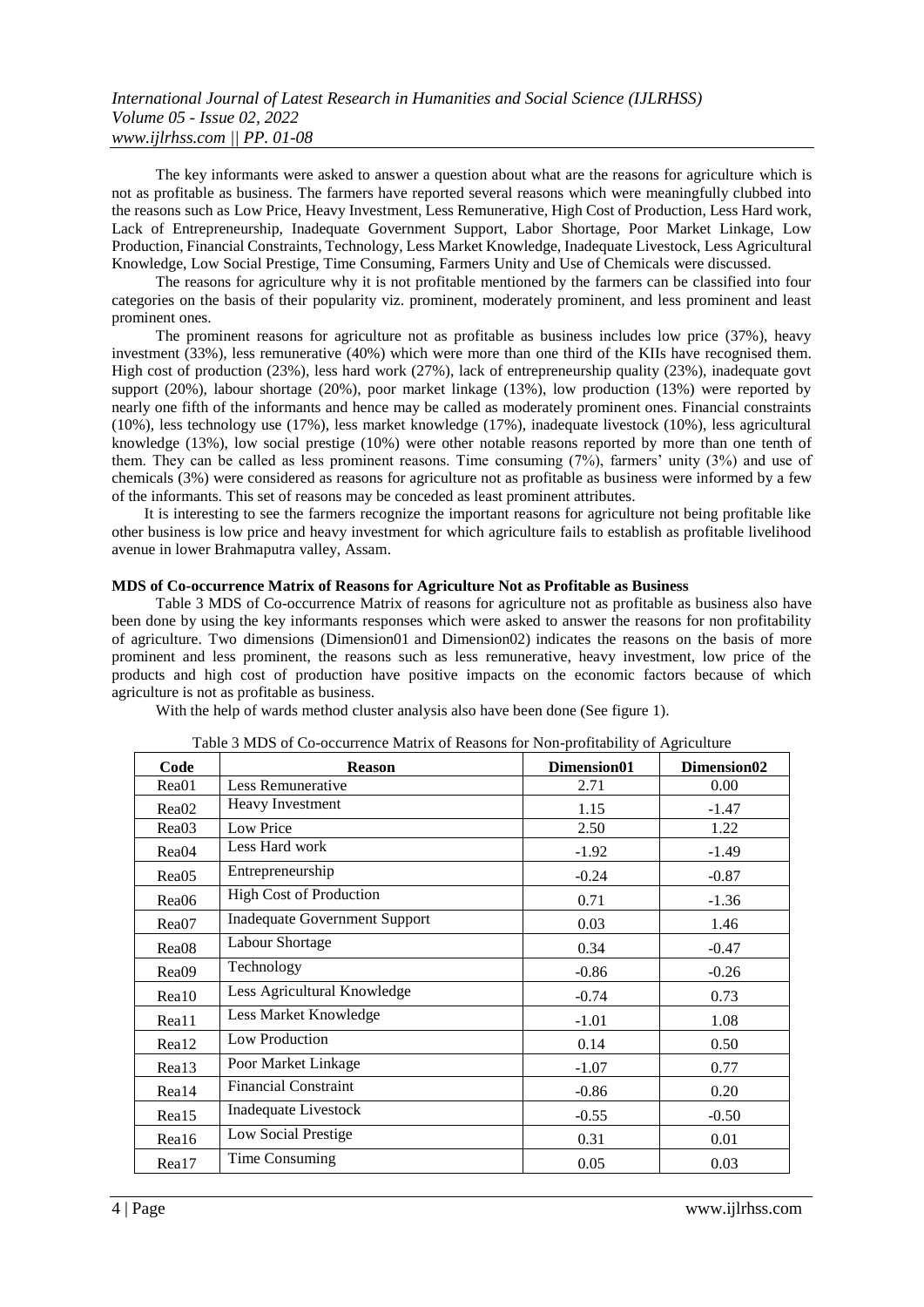*www.ijlrhss.com || PP. 01-08*

| Rea18            | <b>Farmers Unity</b> | $-0.35$            | 0.20         |
|------------------|----------------------|--------------------|--------------|
| Rea19            | Use of Chemicals     | $-0.35$            | 0.21         |
| Source: Computed |                      | $Stress = 0.18007$ | $RSO = 0.87$ |

Figure 1 Multidimensional Scaling and Cluster Analysis of Co-occurrence Matrix: Reasons for Agriculture Not as Profitable as Business.

#### **Derived Stimulus Configuration** Euclidean distance model  $1.5$ Rea03<br>O Rea11  $1.0$ Rea13<sub>Rea10</sub>  $\overline{a}$  $\epsilon$ Rea12  $0.5^{\circ}$ Dimension<sub>2</sub> Rea14 Rea19 Real<sub>8</sub> Real Rea16 Rea0  $0.0$ Rea09<br>O Rea08 Rea15  $-0.5$  $R$ ea  $-1.0$ Rea06<br>O Rea02  $-1.5$  $rac{1}{2}$  $\cdot$  $\frac{1}{3}$  $\frac{1}{2}$ ó **Dimension 1**

### **Efforts Made by agricultural Entrepreneurs**

Efforts from the farmers to make agriculture as a remunerative avenue in rural areas are highly needed (see Baker & Sinkula, 2009; Mcelwee, 2008).

In this section, efforts of the farmer to make farming as remunerative in the study area are discussed. The free list responses has been analysed by **SmithsS** analysis in R tool and are discussed from the points of view of the key informants.

The informants were asked to report the efforts made by them to make their farming a profitable avenue. They reported efforts made by them such as Mobilising Loans, Increasing Irrigation Potential, Government Network, Agricultural Training, Increased Investment, Farm Mechanisation, Chemicalisation, Farmer Network, Increasing Area, Commercialization of Cropping, Diversification, Organic Farming, Adoption of HYV, Agricultural Intensification, Integrated Farming and Network Middlemen (See table 4).

| S.N            | <b>Efforts Made</b>                    | <b>Percent</b> | <b>Mean Rank</b> | Smith's S |
|----------------|----------------------------------------|----------------|------------------|-----------|
|                | Mobilising Loans                       | 36.7           | 2.1              | 0.27      |
| 2              | <b>Increasing Irrigation Potential</b> | 43.3           | 2.1              | 0.26      |
| 3              | Government Network                     | 36.7           | 2.5              | 0.22      |
| $\overline{4}$ | <b>Agricultural Training</b>           | 36.7           | 2.6              | 0.19      |
| 5              | <b>Increased Investment</b>            | 23.3           | 1.4              | 0.17      |
| 6              | Farm Mechanisation                     | 23.3           | 2.7              | 0.15      |
| 7              | Chemicalisation                        | 13.3           | 2.0              | 0.11      |
| 8              | <b>Farmer Network</b>                  | 20.0           | 2.8              | 0.10      |
| 9              | Increasing Area                        | 13.3           | 2.0              | 0.10      |

| Table 4 Efforts Made by agricultural Entrepreneurs |  |
|----------------------------------------------------|--|
|----------------------------------------------------|--|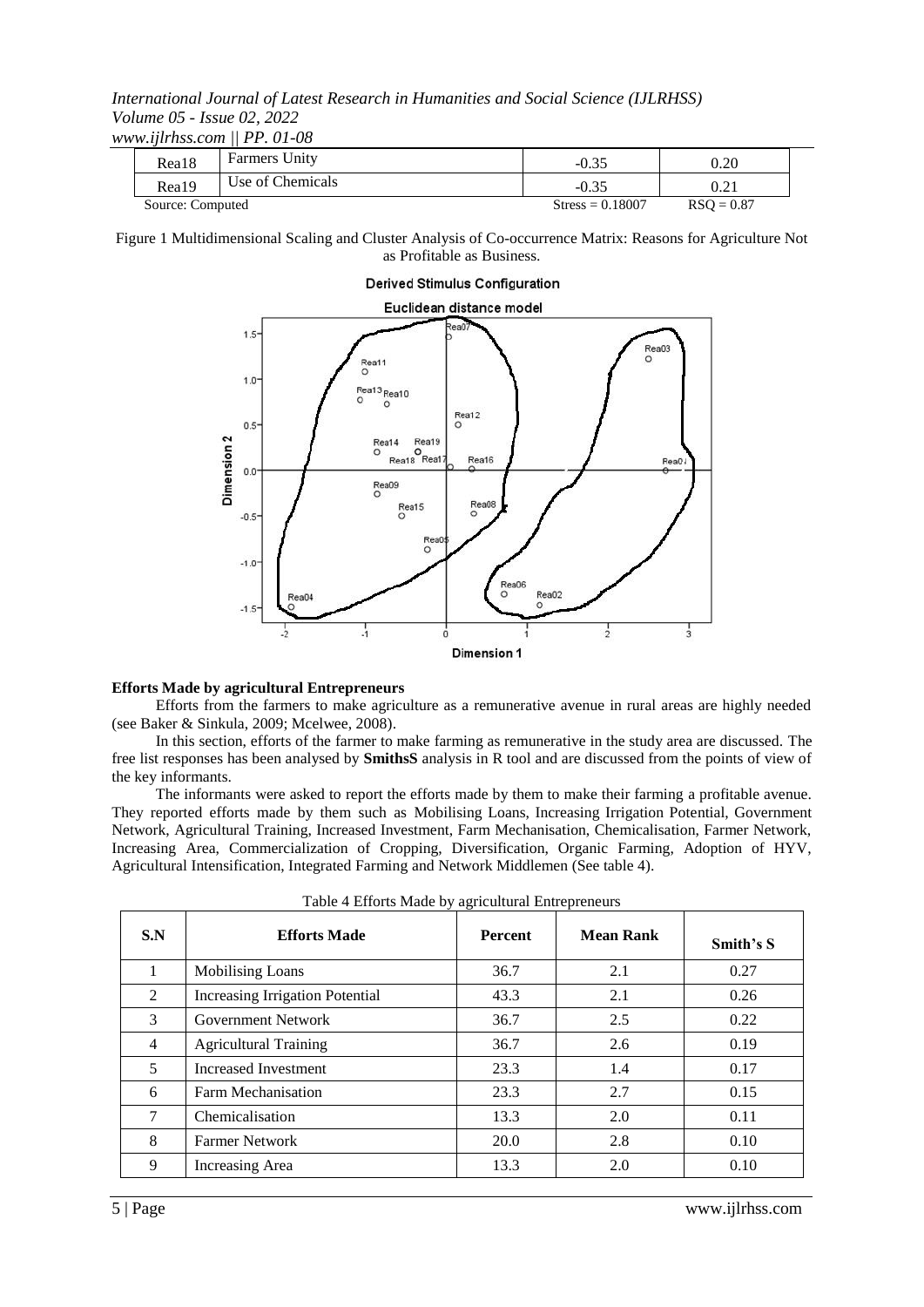*International Journal of Latest Research in Humanities and Social Science (IJLRHSS) Volume 05 - Issue 02, 2022 www.ijlrhss.com || PP. 01-08*

| 10 | Commercialization of Cropping | 13.3 | 2.5 | 0.07 |
|----|-------------------------------|------|-----|------|
| 11 | Diversification               | 6.7  | 1.0 | 0.07 |
| 12 | <b>Organic Farming</b>        | 10.0 | 2.0 | 0.06 |
| 13 | Adoption of HYV               | 6.7  | 3.0 | 0.05 |
| 14 | Agricultural Intensification  | 6.7  | 4.5 | 0.03 |
| 15 | <b>Integrated Farming</b>     | 6.7  | 4.5 | 0.02 |
| 16 | Network Middlemen             | 3.3  | 2.0 | 0.02 |
|    | $\sim$ $\sim$ $\sim$          |      |     |      |

Source: Computed

These efforts made by the informants to make their farming profitable can be grouped into five hierarchical categories viz., most popular, more popular, popular, less popular and least popular strategies.

The first is the most popular set of strategies and it includes mobilising loans (36.7%), increasing irrigation potential (43.3%) and government network (36.7%) of the informants to make farming profitable. The second category is the set of more popular strategies and it includes agricultural training (36.7%), increased investment (23.3%), and farm mechanisation (23.3%) constitute the more popular effort followed by nearly one-fifth of the informants. The third set of efforts for making farming profitable is popular strategies. Chemicalisation (13.3%), farmers network (20%) and increasing area (13.3%) which were the popular efforts reported by nearly one-sixth of the informants as efforts to make farming profitable. The fourth set of strategies used by informants for making agriculture as a business-like a venture may be called as less popular strategies. Commercialization of Cropping (13.3%), diversification (6.7%), organic farming (10%) and adoption of HYV (6.7%) were reported by nearly one-tenth of the informants. The fifth and last set of strategies includes those least popular strategies. Agricultural Intensification (6.7%), integrated Farming (6.7%) and network with middlemen (3.3%) were reported by a few of the informants.

### **MDS of Concurrence Matrix of Efforts Made by agricultural Entrepreneurs to Make Agriculture Profitable**

Table 5 shows the MDS of Co-occurrence Matrix of efforts made by agricultural entrepreneurs to make agriculture profitable in this table the results were discussed from the key informant's point of view about the efforts made by the farmers for the profitability of agriculture. Two dimensions (Dimension01 and Dimension02) indicates the efforts made by farmers on the basis of more prominent and less prominent, the efforts such as less remunerative, heavy investment, low price of the products and high cost of production have positive impacts on the economic factors because of which agriculture is not as profitable as business.

With the help of wards method cluster analysis also have been done (See figure 2).

| Code              | <b>Efforts</b>                         | Dimension01 | Dimension02 |
|-------------------|----------------------------------------|-------------|-------------|
| Eff04             | Mobilizing Loans                       | 2.5906      | $-0.125$    |
| Eff01             | <b>Increasing Irrigation Potential</b> | 1.6941      | 1.1512      |
| Eff05             | Farm Mechanization                     | 1.1331      | $-1.4244$   |
| Eff12             | Adoption of HYV                        | 0.351       | $-0.2515$   |
| Eff13             | Agricultural Intensification           | 0.351       | $-0.2515$   |
| Eff09             | Commercialization                      | 0.0032      | $-0.2751$   |
| Eff16             | Network Middlemen                      | $-0.0185$   | 0.2019      |
| Eff11             | <b>Organic Farming</b>                 | $-0.0527$   | 0.0783      |
| Eff15             | <b>Integrated Farming</b>              | $-0.1411$   | 0.2351      |
| Eff14             | Diversification                        | $-0.1924$   | 0.4107      |
| Eff10             | Increasing Area                        | $-0.2629$   | 1.0988      |
| Eff <sub>02</sub> | <b>Agricultural Training</b>           | $-0.6153$   | 2.2344      |
| Eff08             | Chemicalisation                        | $-0.8822$   | 0.8581      |
| Eff07             | <b>Farmer Network</b>                  | $-1.0708$   | $-0.9966$   |

**Table 5 Efforts Made by agricultural Entrepreneurs to Make Agriculture Profitable**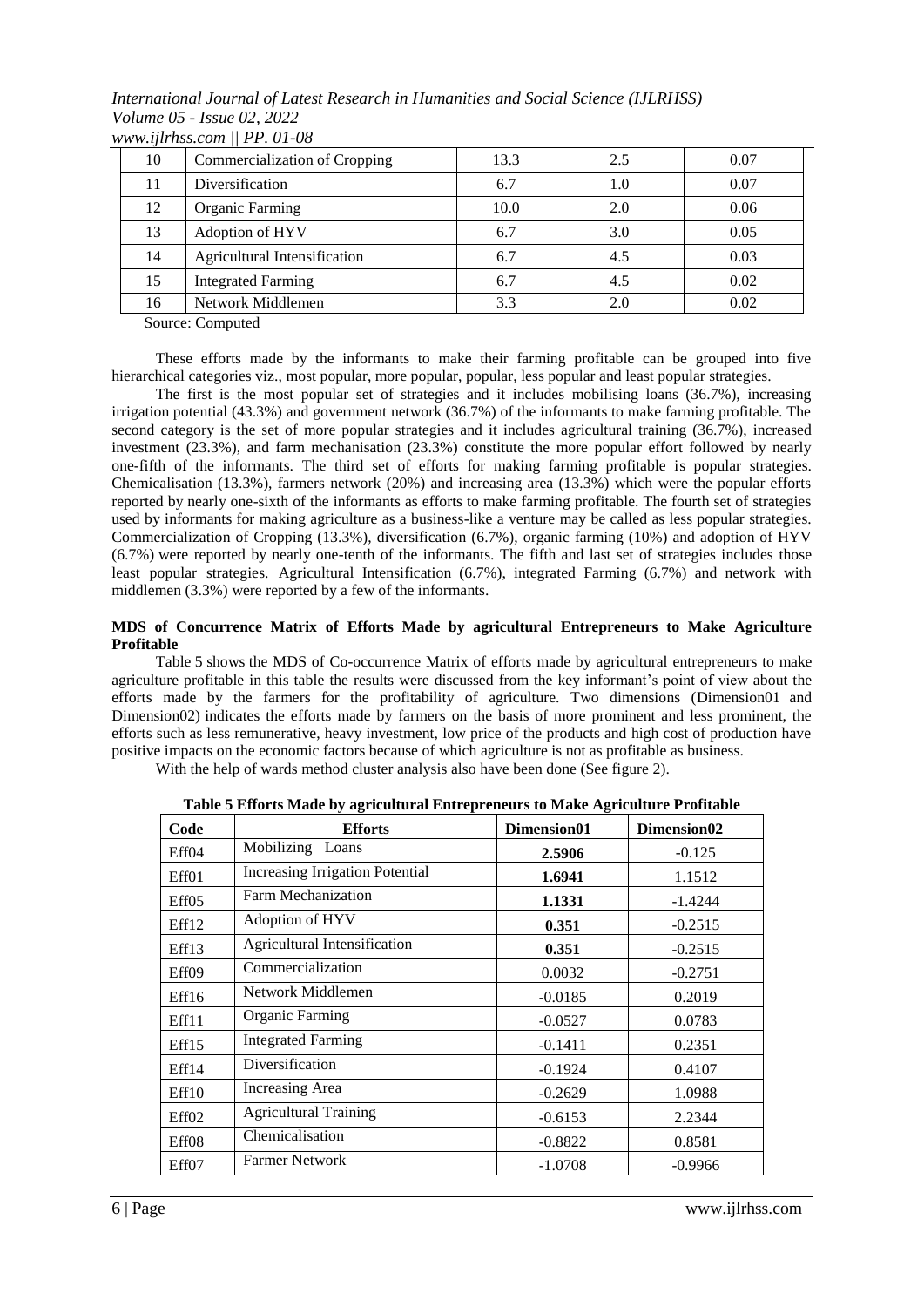*www.ijlrhss.com || PP. 01-08*

| Eff <sub>03</sub> | <b>Government Network</b> | $-1.5685$          | $-0.8942$       |
|-------------------|---------------------------|--------------------|-----------------|
| Eff06             | Increased Investment      | -1.8444            | 0.1474          |
|                   | Source: Computed          | Stress = $0.17144$ | $RSO = 0.87183$ |

Figure 2 Multidimensional Scaling and Cluster Analysis of Co-occurrence Matrix: Efforts Made by agricultural Entrepreneurs to Make Agriculture Profitable

## **Derived Stimulus Configuration**



#### **Conclusion**

The study reflects the demographic and social structural bases of the agricultural entrepreneurs; they had also mention the reasons why farming is not profitable business and efforts that they had carried out to make the agriculture as profitable venture in Lower Brahmaputra valley Assam.

In the perception of the agricultural entrepreneurs, Low Price, Heavy Investment, Less Remunerative, High Cost of Production, Less Hard work, Inadequate Government Support were the five main reasons for farming remaining unprofitable livelihood option in the lower Brahmaputra valley. The entrepreneurs made number of efforts to make agricultural as profitable as a business venture. The most prominent among them were Mobilising Loans, Increasing Irrigation Potential, and Government Network so as to avail the benefits of government programmes.

#### **Acknowledgement**

We thank agricultural officers for their insightful comments and suggestions throughout the data collection process. We also want to thank all the agripreneurs who have given their valuable time and response.

#### **Competing interests**

The authors declare that they have no competing interests.

#### **Reference**

- [1]. Bairwa, S. L., Lakra, K., Kushwaha, S., Meena, L. K., & Kumar, P. (2014). Agripreneurship Development as a Tool to Upliftment of Agriculture. *International Journal of Scientific and Research Publications*, *4*(3), 1–4. Retrieved from www.ijsrp.org
- [2]. Baker, W. E., & Sinkula, J. M. (2009). Orientation and Entrepreneurial Orientation on Profitability in Small Businesses. *Journal OfSmall Business Management*, *47*(4), 443–464.
- [3]. Gogoi, M., & Borah, D. (2013). *Baseline Data on Area , Production and Productivity of Horticulture Crops in North -East and Himalayan States - A Study in Assam* (1). Jorhat.